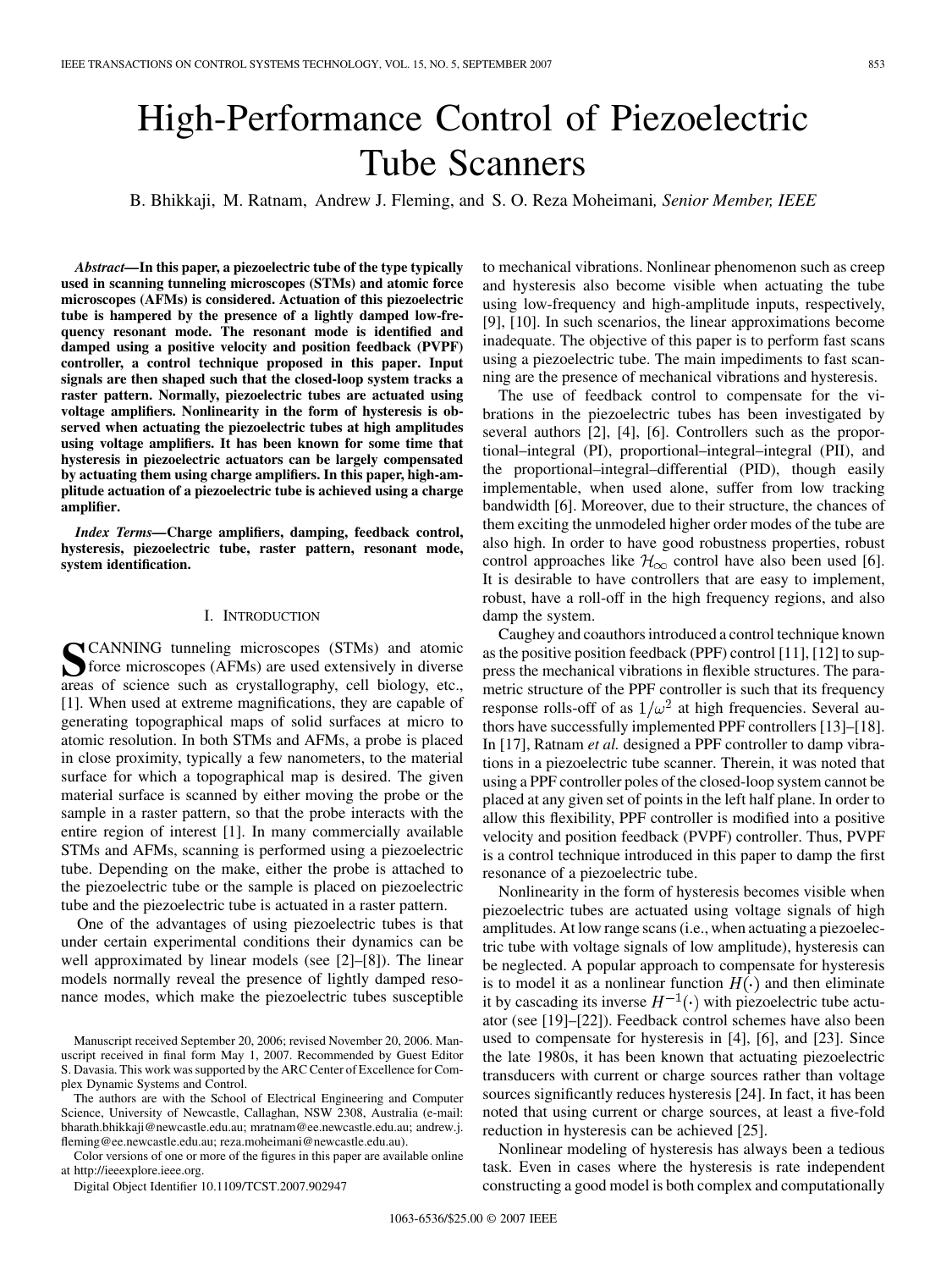involved [26]. In cases where the hysteresis is rate dependent, as in the case of piezoelectric materials, current modeling schemes offer little help. The use of charge or current sources does not necessitate the modeling of hysteresis. However, herein, the problem lies with the instrumentation of the charge or current sources, as they are not commercially available. Invariably, the only resort is to make a "homemade" charge or current source. In [27] and [28], the authors have designed a charge source for the general purpose of exciting piezoelectric actuators without encountering hysteresis. In this paper, this charge amplifier is used for applying signals to the piezoelectric tube in order to avoid hysteresis.

In this paper, a piezoelectric tube of the type typically used in the scanning unit of STMs and AFMs is considered. In Section II, linear models are constructed for the tube and the resonant mode of interest is identified. The need for designing a feedback controller is motivated in Section III. The concept of PVPF control is introduced in Section IV. In Section V, a PVPF controller is designed and the closed-loop system is actuated in a raster pattern. In Section VI, the existence of hysteresis is discussed. The circuit topology of the charge amplifier and its effect on the dynamics of the PZT scanner are presented therein. Identification, modeling, and PVPF control of the PZT scanner, when using the charge amplifier, are also presented in Section VI.

# II. SYSTEM IDENTIFICATION

In this section, experiments are performed on the piezoelectric tube by exciting it with specific input signals and recording the corresponding outputs. A model is then fitted for each recorded input/output (I/O) data.

# *A. Experimental Setup*

A piezoelectric tube scanner is a thin-walled cylindrical tube made of piezoelectric material. Its inner and outer walls are finely coated with a layer of silver. The silver coating acts as the electrodes of the scanner. The outer electrode of the piezoelectric tube scanner is axially quartered into four equal sections. Conventionally, a pair of opposite quartered electrodes are referred to as the  $x - x$  electrodes and the other pair is referred to as the  $y - y$  electrodes. Good illustrations of the tube can be found in [1], [17], and [28].

A jig is constructed to hold the piezoelectric tube along the  $z$ -axis. A small aluminum cube is bonded to the upper end of the tube. This cube represents the seat where the materials that need to be scanned are placed. The heads of two ADE Technologies 4810 capacitive sensors are placed in close proximity to the adjacent faces of the aluminum cube in the x and y directions, respectively (see Fig. 1). The inner electrode of the piezoelectric tube is grounded. One electrode each of the  $x-x$  and  $y-y$  pairs, referred as  $x^+$  and  $y^+$ , respectively, are chosen as the input ends of the piezoelectric tube, and the corresponding opposite ends, referred to as  $x^-$  and  $y^-$ , respectively, are chosen as the output ends. The whole setup consisting of the piezoelectric tube with the bonded aluminum cube and the heads of the capacitive sensors, is placed in a specially constructed cylindrical enclosure (see Fig. 2). The cylindrical enclosure protects the experimental setup from external noise.



Fig. 1. Schematic diagram of the experimental setup: 1 and 2 are the heads of the capacitive sensors.



Fig. 2. Piezoelectric tube mounted inside an aluminum shield. The  $x$ -axis capacitive sensor is shown secured at right angles to a cube mounted onto the tube tip. And the y-axis capacitive sensor is secured at right angles to the perpendicular face of the aluminum cube.

When voltage signals  $V_{x+}$  and  $V_{y+}$  are applied at the electrodes  $x^{+}$  and  $y^{+}$ , respectively, the piezoelectric tube deforms inducing voltages  $V_{x-}$  and  $V_{y-}$  at the output electrodes  $x^$ and  $y^-$ , respectively. The induced voltages  $[V_{x^-}, V_{y^-}]$  are recorded and taken as outputs. Furthermore, due to the deformation of the tube, the capacitance between the aluminum cube and the heads of the capacitive sensors change. The change in the capacitance is used by the capacitive sensors to measure the distance between their respective heads and the aluminum cube. This distance, denoted by  $C = [d_x, d_y]^\top$ , is also recorded as an output. The outputs  $d_x$  and  $d_y$  act as indicators of the lateral displacements of the tube in the  $x$  and  $y$  directions, respectively. In summary, the piezoelectric tube setup is interpreted as a linear system incorporating two linear subsystems  $V$  ( $V$  denoting voltage) and  $C$  ( $C$  denoting the capacitance). With both and C having the same inputs  $|V_{x+}, V_{y+}|$ , but different outputs  $|V_{x-}, V_{y-}|$  and  $[d_x, d_y]$ , respectively (see Fig. 3).

Quantitatively stated, the piezoelectric tube setup is modeled as having linear subsystems  $V$  and  $C$ . Subsystem  $V$  is of the form

$$
Y_v(s) \triangleq G_{vv}(s)U(s) \tag{1}
$$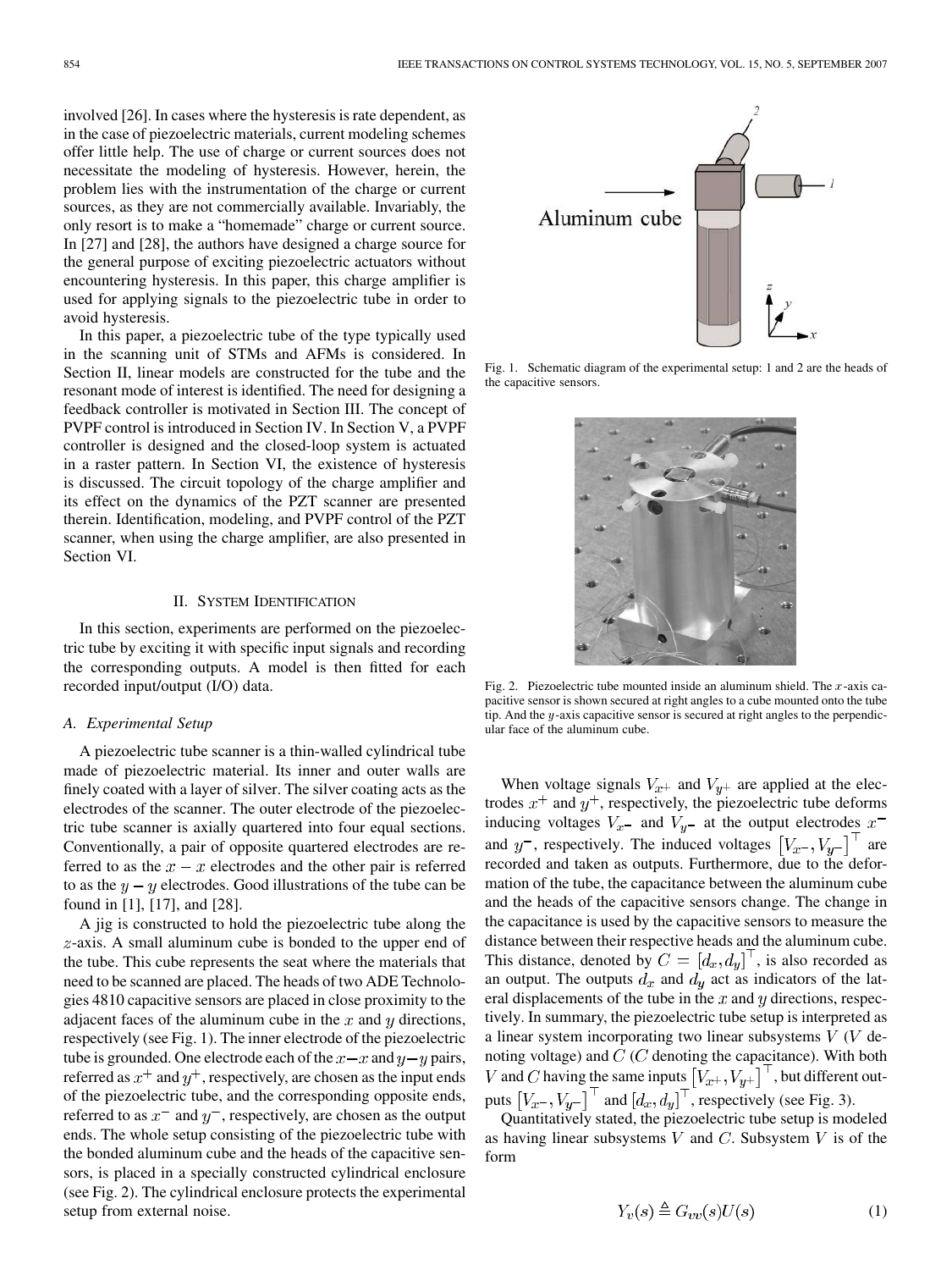

Fig. 3. I/O diagram.

with  $Y_v(s)$  denoting the Laplace transform of the voltages  $[V_x, V_y -]$ ,  $U(s)$  denoting the Laplace transform of the input voltages  $[V_{x+}, V_{y+}]^{\top}$ , and

$$
G_{vv}(s) = \begin{bmatrix} G_{xx}^{(v)}(s) & G_{xy}^{(v)}(s) \\ G_{yx}^{(v)}(s) & G_{yy}^{(v)}(s) \end{bmatrix}
$$
 (2)

being a  $2 \times 2$  matrix of transfer-functions. The subscript  $vv$  in  $G_{vv}(s)$  denotes the fact that both the inputs and outputs are voltages. The subsystem  $C$  is of the form

$$
Y_d(s) \triangleq G_{dv}(s)U(s) \tag{3}
$$

where  $Y_d(s)$  is the Laplace transform of the capacitive sensor output signals  $[d_x, d_y]$ 

$$
G_{dv}(s) = \begin{bmatrix} G_{d_x x}^{(v)}(s) & G_{d_y x}^{(v)}(s) \\ G_{d_x y}^{(v)}(s) & G_{d_y y}^{(v)}(s) \end{bmatrix}
$$
(4)

is a  $2 \times 2$  matrix of transfer functions. In this case, the subscript  $dv$  in  $G_{dv}(s)$  denotes the fact that the inputs are voltages and outputs are displacements.

Since the tube, along with the bonded aluminum cube, is symmetric with respect to any plane containing the vertical axis of the tube, in principle, it is expected that and  $G_{xy}^{(v)}(s) = G_{yx}^{(v)}(s)$ . Similarly, due to symmetry in the alignment of the capacitive sensors with the faces of the aluminum cube in the  $x$  and  $y$  directions, it is also expected that and  $G_{d_vx}^{(v)}(s) = G_{d_vy}^{(v)}(s)$ .

# *B. Modeling*

An experiment is performed on the piezoelectric tube by applying swept sine waves to the  $x^+$  and  $y^+$  electrodes, and recording the corresponding voltage outputs at  $x^-$  and  $y^-$  and the capacitive sensor outputs  $d_x$  and  $d_y$  using an HP 35670A dual channel spectrum analyzer. The spectrum analyzer is also used to process the recorded I/O data and to obtain frequency response functions (FRF)  $G_{vv}(i\omega)$  and  $G_{dv}(i\omega)$ , respectively.

In Fig. 4, the magnitude of the FRFs  $G_{xx}^{(v)}(i\omega)$ ,  $G_{yy}^{(v)}(i\omega)$ ,  $G_{xy}^{(v)}(i\omega)$ , and  $G_{yx}^{(v)}(i\omega)$  are plotted. It can be noted that . However, the same cannot be said for the cross coupling terms  $G_{xy}^{(v)}(i\omega)$  and  $G_{yx}^{(v)}(i\omega)$ . The magnitude plots of the cross terms in Fig. 4, suggest small but noticeable differences in frequency regions near the resonance frequency of the tube.

Similarly, in Fig. 5 the magnitude of the FRFs  $G_{d,x}^{(v)}(i\omega)$ , ,  $G_{d,u}^{(v)}(i\omega)$ , and  $G_{d,u}^{(v)}(i\omega)$  are plotted. Here too , and the cross coupling terms



Fig. 4. Magnitude plots of the data (solid line) along with the corresponding parametric models (dashed dotted line).



Fig. 5. Magnitude plots of the data (solid line) along with the corresponding parametric models (dashed dotted line).

 $G_{d_yx}^{(v)}(i\omega)$  and  $G_{d_xy}^{(v)}(i\omega)$  differ from each other. Note that the cross coupling terms  $G_{d,r}^{(v)}(i\omega)$  and  $G_{d,r}^{(v)}(i\omega)$  are negligible in magnitude, except at frequencies around the resonance. In other words, input  $V_{x+}$  will have little effect on the capacitive sensor output  $d_y$  in the y direction, unless the frequencies close to the resonance are excited. A similar argument applies to the cross coupling in the other dimension.

Apart from the oscillations in the  $x$  and  $y$  directions, the tube also oscillates along its circumference and the  $z$ -axis. These oscillatory modes are referred to as the torsional mode and the piston mode, respectively. Both these modes contribute significantly to the cross coupling terms in the voltage subsystem  $V$ . However, these modes have little effect on the capacitive sensor measurements.

In summary, the direct terms  $G_{xx}^{(v)}(i\omega)$ ,  $G_{yy}^{(v)}(i\omega)$ ,  $G_{d-r}^{(v)}(i\omega)$ , and  $G_{d_y y}^{(v)}(i\omega)$  are in agreement with the expectations arising due to symmetry. However, the cross coupling terms do not concur with those expectations. The discrepancies observed in the cross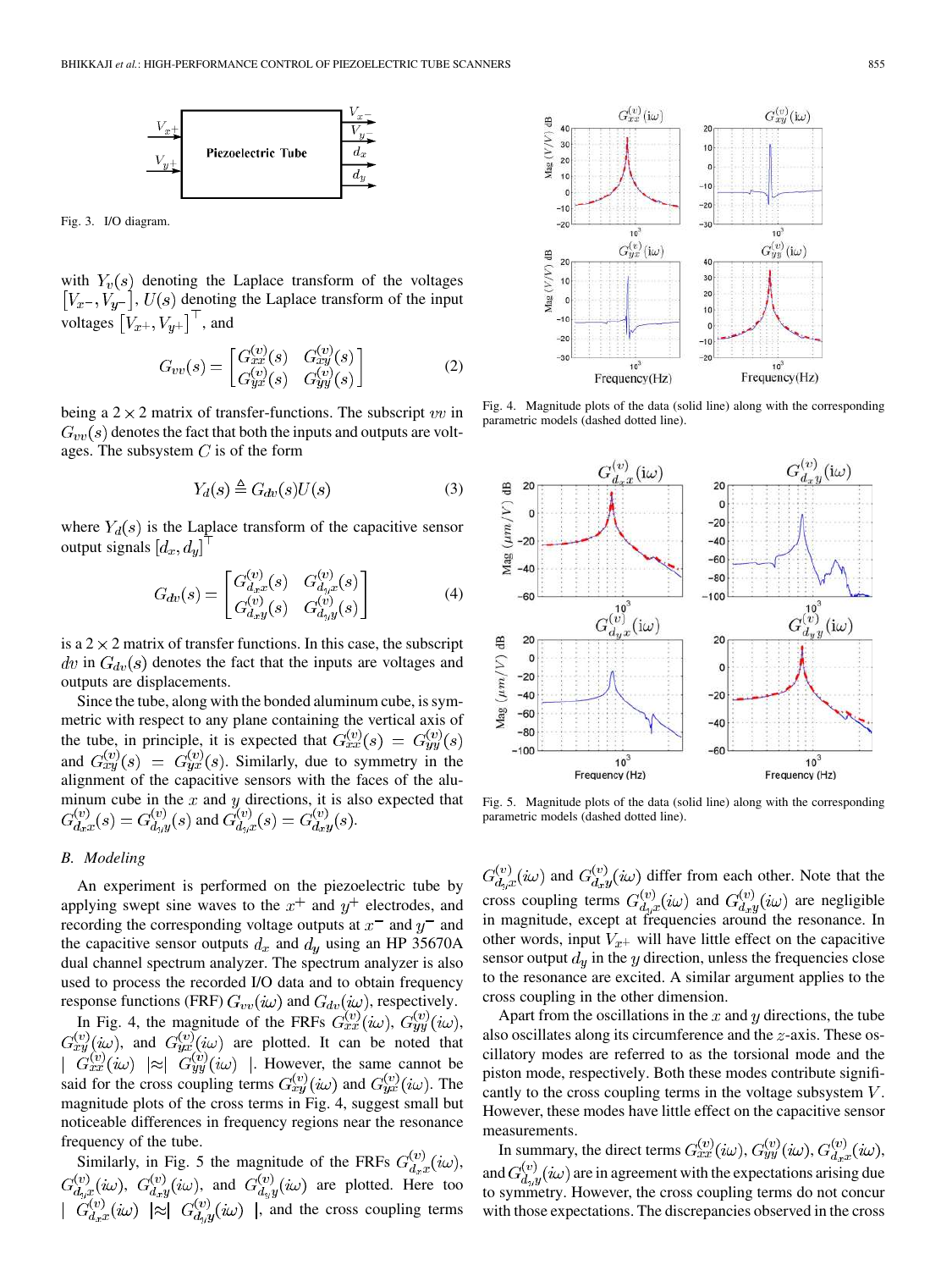TABLE I PARAMETER VALUES OF THE TRANSFER-FUNCTIONS<br>  $G_{xx}^{(v)}(s)$ ,  $G_{yy}^{(v)}(s)$ ,  $G_{dx}^{(v)}(s)$ , and  $G_{ds}^{(v)}(s)$ 

| $_{k_1}$                    | $1.6711 \times 10^{7}$  |
|-----------------------------|-------------------------|
| $\overline{2}\sigma \omega$ | 60.2                    |
| $^{7.2}$                    | $2.8488 \times 10^{7}$  |
| d1                          | $-2.723 \times 10^{-1}$ |
| c <sub>1</sub>              | 0.0055                  |
| c <sub>2</sub>              | $-112.3$                |
|                             | $1.807 \times 10^6$     |

coupling terms could be due to manufacturing defects, e.g., tube eccentricity or engineering tolerances such as extra dynamics added by the wires attached to the electrodes of the tube or extra dynamics added by the glue that was used to bond the tube to its base and to bond the aluminum cube on its top or due to misalignment or noncentric mounting of the aluminum cube.

Since the FRFs  $G_{xx}^{(v)}(i\omega), G_{yy}^{(v)}(i\omega), G_{d-x}^{(v)}(i\omega)$ , and each have a resonant peak, in the frequency range of concern, second-order models are fit to them using standard techniques. The following models were found to fit the data:

$$
G_{xx}^{(v)}(s) = G_{yy}^{(v)}(s) = \frac{k_1}{s^2 + 2\sigma\omega s + \omega^2} + d_1 \tag{5}
$$

$$
G_{d_x x}^{(v)}(s) = G_{d_y y}^{(v)}(s) = \frac{c_1 s^2 + c_2 s + c_3}{s^2 + 2\sigma \omega s + \omega^2}
$$
(6)

where the model parameters are as tabulated in Table I.

In Figs. 4 and 5, the magnitude of the parametric fits (5) and (6) are plotted along with their respective data. Parametric fits for the cross coupling terms  $G_{xy}^{(v)}(s)$ ,  $G_{yx}^{(v)}(s)$ ,  $G_{d_{vx}}^{(v)}(s)$ , and  $G_{d_x y}^{(v)}(s)$  are not presented here as they are not used for actuating the tube. It can be inferred from Figs. 4 and 5 that the parametric models fit the data reasonably well in the frequency regions plotted. Details on how the models are estimated are not presented here as the models are of low order and their estimation is straightforward.

#### III. FEED-FORWARD CONTROL

As mentioned earlier, our goal is to actuate the piezoelectric tube in a raster pattern. Therefore, a desired trajectory for the piezoelectric tube would be to repeatedly trace straight lines back and forth in the  $x$  direction, while slowly increasing its position in the  $y$  direction. A common practice to track such a trajectory is to apply a triangular signal to the  $x^{+}$  electrode and a "very slowly" increasing ramp signal to the  $y^+$ . In fact, to have a good scan of the surface the changes in the  $y$  direction must be "quasi-static" with respect to the changes in the  $x$  direction. Normally for illustration purposes, the slowly varying ramp in the  $y^+$  electrode is either replaced by a dc signal or assumed to be earthed or open circuited (see [2]–[4]).

In Figs. 6 and 7, the capacitive sensor responses  $d_x$  and  $d_y$ , respectively, to a triangle wave input of 30 V and 40 Hz at the  $x^+$ electrode with the  $y^+$  electrode being earthed is plotted. Note that the capacitive sensor output  $d_x$  is not exactly a triangular waveform, but appears to be equal to a triangular waveform plus certain periodic corrugations. This implies that the lateral displacement of the tube along the  $x$ -axis is not really a straight



Fig. 6. Response recorded by the capacitive sensor  $d_x$  for a triangular waveform input with an amplitude of 30 V and a fundamental frequency of 40 Hz.



Fig. 7. Response recorded by the capacitive sensor  $d<sub>y</sub>$  for a triangular waveform input with an amplitude of 30 V and a fundamental frequency of 40 Hz.

line but rather a highly corrugated straight line. The distortion in the capacitive sensor output  $d_x$  is due to the amplification of the 21st and the 23rd harmonics of the triangular waveform which are close to the resonance frequency of the piezoelectric tube. It is apparent from Fig. 7 that  $d_y$  is also a periodic triangular waveform but with an amplitude that is negligible when compared with the amplitude of  $d_x$ . This is not surprising due to the weak cross coupling that exists between the input  $V_{x+}$  and the output  $d_{\mathbf{u}}$ .

In general, to eliminate the periodic corrugations in the output at  $d_x$ , two different approaches are taken. In the first approach, instead of using a triangular waveform as input at  $x^+$ , a custom designed input

$$
r(t) \triangleq \sum_{k=1}^{\infty} \frac{a_k}{|G_{d_x x}^{(v)}(i\omega_k)|} \sin(\omega_k t - \phi_k)
$$
 (7)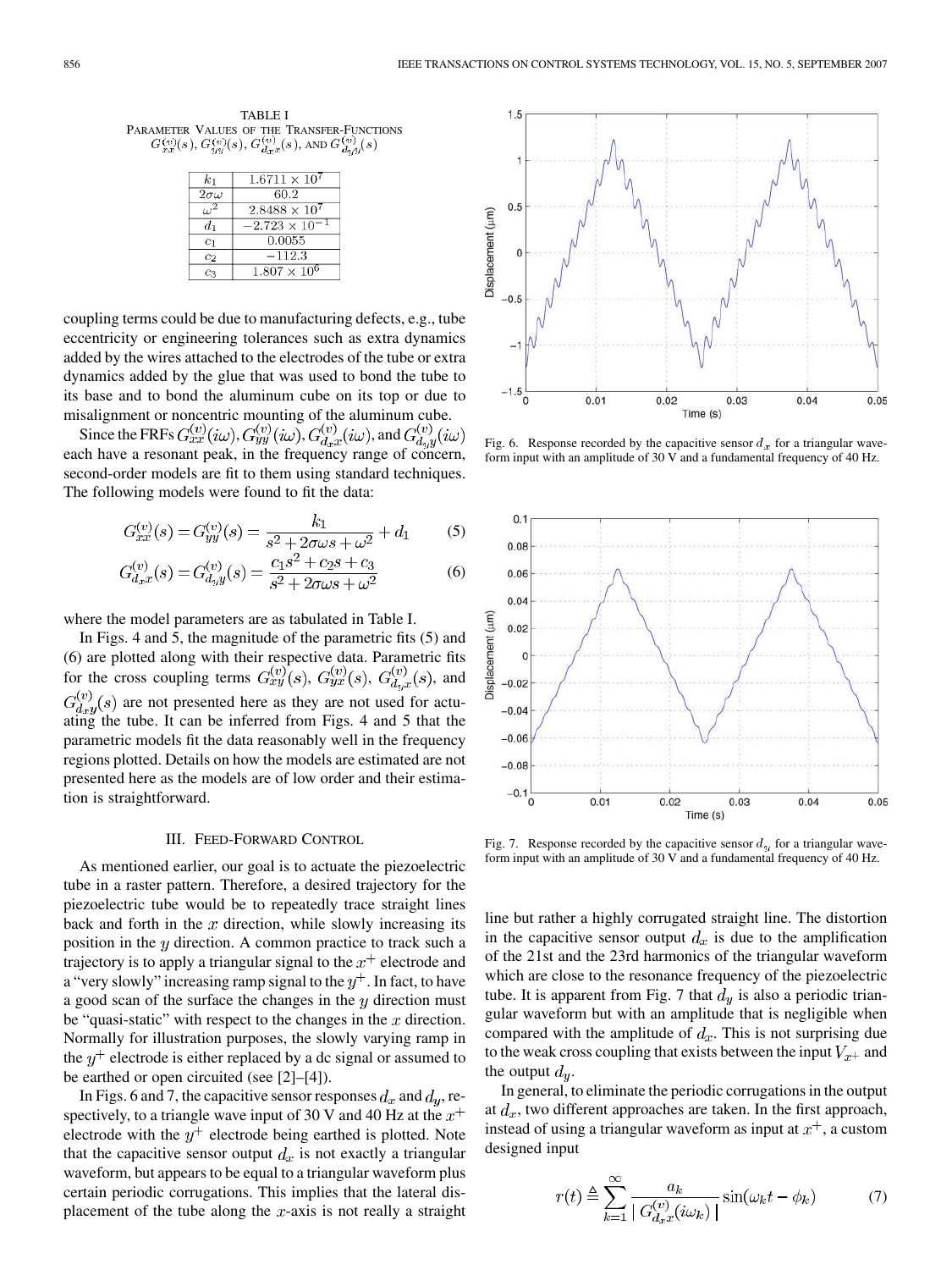

Fig. 8. Response recorded by the capacitive sensor  $d<sub>r</sub>$  for an input  $r(t)$  of the form (7) with  $f_a(t)$  being a triangular waveform with an amplitude of 30 V and a fundamental frequency of 40 Hz.

where  $a_k$  and  $\omega_k$  are such that

$$
f_d(t) \triangleq \sum_{k=1}^{\infty} a_k \sin(\omega_k t)
$$
 (8)

is the desired triangular waveform output at  $d_x$  in the Fourier series form and

$$
\phi_k \triangleq \arg G_{d_x x}^{(v)}(i\omega_k) \tag{9}
$$

is applied. It is easy to see that applying  $r(t)$ , (7), at  $x^{+}$  would give  $f_d(t)$  at the output  $d_x$ . The second approach is to use a feedback controller that would damp the resonance in  $G_{d-x}^{(v)}(s)$ , and then input a triangular waveform to the closed-loop system. Note that damping the resonance peaks in  $G_{d-x}^{(v)}(s)$  would automatically suppress the amplification of the triangular waveform harmonics that are close to the resonance.

A first look at the two approaches would suggest that the first method is more prudent and simpler than the second. In Fig. 8, the capacitive sensor response  $d_x$  to an input of the form (7) with  $f_d(t)$  being the Fourier decomposition of a 30-V amplitude and 40-Hz triangular waveform and  $G_{d_x x}^{(v)}(s)$  as in (6) is plotted. The capacitive sensor response  $d_x$  appears to be a smooth triangular waveform. However, this approach is heavily dependent on the correctness of the model  $G_{d_x x}^{(v)}(s)$ , and consequently, suffers from lack of robustness towards model uncertainties. In general, due to wear and tear and other external influences, piezoelectric tube characteristics such as gain and resonance frequency are prone to minor changes or perturbations. In particular, when the system's resonance frequency is perturbed, applying  $r(t)$  would not result in a triangular waveform at the output. To illustrate this, in Fig. 9, the response  $d_x$  of the capacitive senor to the input  $r(t)$  is plotted with the resonance of the tube perturbed artificially by placing a nonconducting mass on the bonded aluminum cube. Note that periodic corrugations, similar to the one seen in Fig. 6, appear in Fig. 9 also. Therefore, to minimize the



Fig. 9. Response recorded by the capacitive sensor  $d_x$ , for an input  $r(t)$  of the form (7) with  $f_d(t)$  being a triangular waveform with an amplitude of 30 V and a fundamental frequency of 40 Hz, when the system resonance frequency is perturbed.



Fig. 10. Closed-loop system along the feed-forward input. Here,  $f_d$  is the triangular waveform,  $(8)$ , r denotes the designed input of the form  $(7)$  and H denotes the inverse of the FRF of the closed-loop capacitive sensor response along the x-axis.

effects of these perturbations, it is imperative to damp the resonant peak. In this paper, both approaches are adopted. First, a feedback controller is constructed, linking the voltage output  $V_{x-}$  to the input  $V_{x+}$ , to damp the vibrations, then an input of the type  $r(t)$ , (7), is designed for a closed-loop system to get the desired triangular waveform as the output at  $d_x$  (see Fig. 10).

# IV. PVPF CONTROLLER

In this section, the concept of PVPF control is introduced and a controller of this type is designed to damp the resonant peak in the transfer function  $G_{xx}^{(v)}(s)$ .

For technical ease, we rewrite  $G_{xx}^{(v)}(s)$  in standard secondorder form

$$
\ddot{x} + 2\sigma\omega \dot{x} + \omega^2 x = \Psi_1 u \tag{10}
$$

$$
y = \Psi_2 x + du \tag{11}
$$

where  $\Psi_1 = 1.6711 \times 10^7$ ,  $\Psi_2 = 1$ , and  $d = -2.723 \times 10^{-1}$  $[see (5)].$ 

PVPF controller is defined by

$$
\ddot{z} + 2\xi w \dot{z} + w^2 z = \Gamma_1 \dot{v} + \Gamma_2 v
$$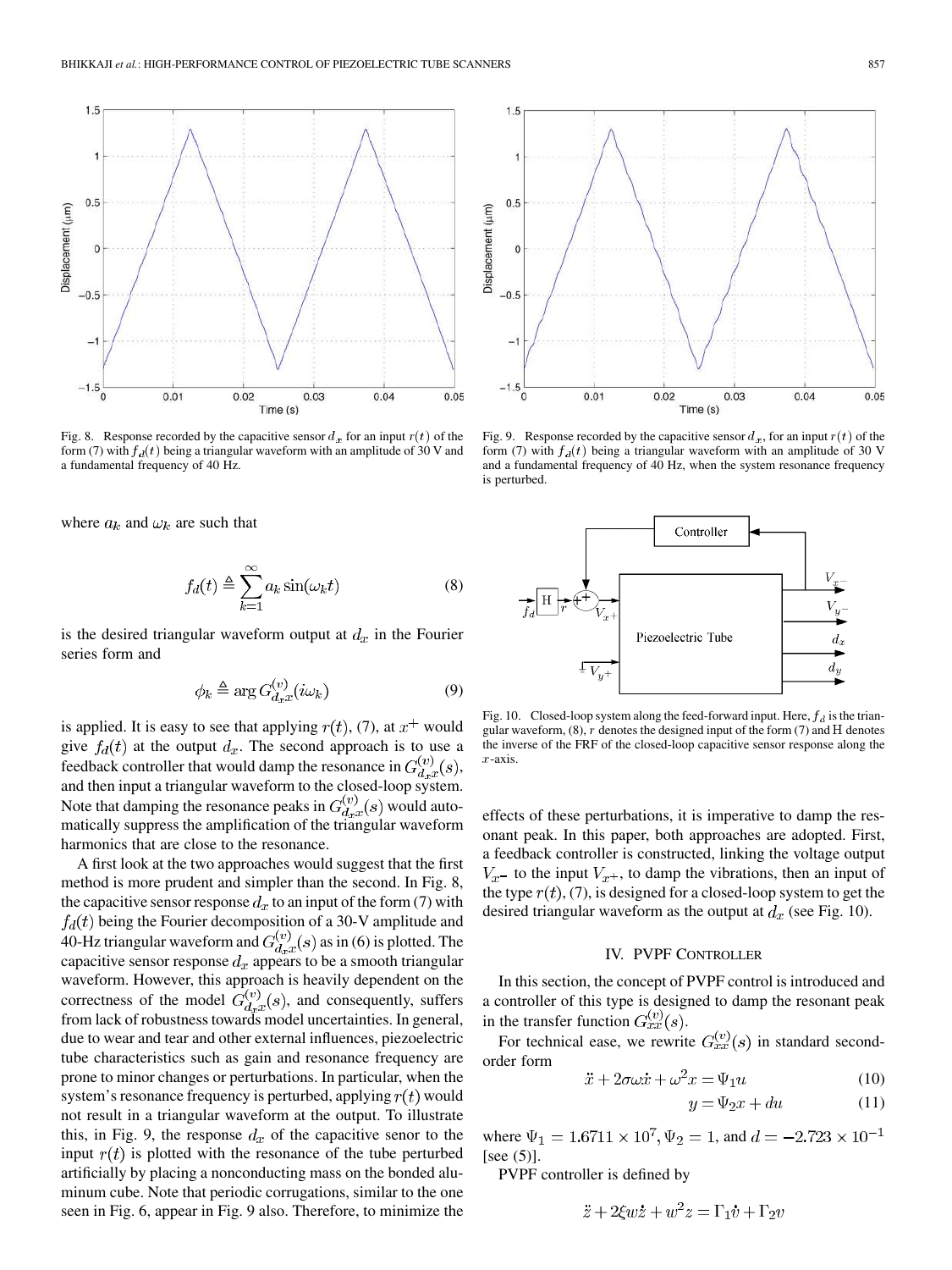where v is the input to the controller and  $\xi$ ,  $w$ ,  $\Gamma_1$ , and  $\Gamma_2$  are Laplace transform of (22) and (23) gives the design parameters.

If  $r(t)$  is the desired system output signal, generally referred to as the reference signal, the corresponding input to the system  $(10)$ , is set to

$$
u \stackrel{\Delta}{=} z + r \tag{12}
$$

and the controller input is set to

$$
v(t) \triangleq y. \tag{13}
$$

Using  $(12)$  and  $(13)$  in  $(10)$  and  $(11)$ , respectively, gives

$$
\ddot{x} + 2\sigma\omega\dot{x} + \omega^2 x = \Psi_1(z+r)
$$
\n
$$
y(t) = \Psi_2 x + d(z+r)
$$
\n
$$
\ddot{z} + 2\xi\omega\dot{z} + w^2 z = \Gamma_1 \dot{y} + \Gamma_2 y
$$
\n(15)

respectively.

Note that (15) boils down to

$$
\ddot{z} + 2\xi w \dot{z} + w^2 z = \Gamma_1 \dot{y} + \Gamma_2 y
$$
  
=  $\Gamma_1 (\Psi_2 \dot{x} + d\dot{z} + d\dot{r}) + \Gamma_2 (\Psi_2 x + dz + dr)$  (16)

which implies

$$
\ddot{z} + (2\xi w - \Gamma_1 d)\dot{z} + (w^2 - \Gamma_2 d)\dot{z} = \Gamma_1 (\Psi_2 \dot{x} + d\dot{r})
$$

$$
+ \Gamma_2 (\Psi_2 x + dr). \quad (17)
$$

Setting

$$
2\xi_1 w_1 \triangleq 2\xi w - \Gamma_1 d \tag{18}
$$

and

$$
w_1^2 \triangleq w^2 - \Gamma_2 d. \tag{19}
$$

Equation (17) can be rewritten as

$$
\ddot{z} + 2\xi_1 w_1 \dot{z} + w_1^2 z = \Gamma_1 (\Psi_2 \dot{x} + d\dot{r}) + \Gamma_2 (\Psi_2 x + dr).
$$
 (20)

Clubbing (14) and (20) and rewriting it in matrix form gives (21) shown at the bottom of the page, which can be rewritten as

$$
\begin{bmatrix} \ddot{x} \\ \ddot{z} \end{bmatrix} + \begin{bmatrix} 2\sigma\omega & 0 \\ -\Gamma_1\Psi_2 & 2\xi_1w_1 \end{bmatrix} \begin{bmatrix} \dot{x} \\ \dot{z} \end{bmatrix} + \begin{bmatrix} \omega^2 & -\Psi_1 \\ -\Gamma_2\Psi_2 & w_1^2 \end{bmatrix} \begin{bmatrix} x \\ z \end{bmatrix}
$$

$$
= \begin{bmatrix} 0 \\ \Gamma_2 d \end{bmatrix} \dot{r}(t) + \begin{bmatrix} \Psi_1 \\ \Gamma_1 d \end{bmatrix} r(t). \quad (22)
$$

Note that the system output is equal to

$$
y(t) = \left[\Psi_2 \ d\right] \begin{bmatrix} x \\ z \end{bmatrix} + dr(t). \tag{23}
$$

$$
\begin{bmatrix}\ns^2 + 2\sigma\omega s + \omega^2 & -\Psi_1 \\
-(\Gamma_1\Psi_2 s + \Gamma_2\Psi_2) & s^2 + 2\xi_1 w_1 + w_1^2\n\end{bmatrix}\n\begin{bmatrix}\nx(s) \\
z(s)\n\end{bmatrix}
$$
\n
$$
= \begin{bmatrix}\n\Psi_1 \\
\Gamma_2 ds + \Gamma_1 d\n\end{bmatrix}\nr(s)\ y(s) = \begin{bmatrix}\n\Psi_2 d\n\end{bmatrix}\n\begin{bmatrix}\nx(s) \\
z(s)\n\end{bmatrix} + dr(s).\n\tag{24}
$$

It is evident from (24) that poles of the closed-loop system are the roots of the determinant of the polynomial matrix

$$
A \triangleq \begin{bmatrix} s^2 + 2\sigma\omega s + \omega^2 & -\Psi_1 \\ -(\Gamma_1\Psi_2 s + \Gamma_2\Psi_2) & s^2 + 2\xi_1 w_1 + w_1^2 \end{bmatrix}.
$$
 (25)

Furthermore, it is easy to check that

4) 
$$
P(s) \stackrel{\Delta}{=} \det(A)
$$
  
\n5) 
$$
= (s^2 + 2\sigma\omega s + \omega^2)(s^2 + 2\xi_1w_1 + w_1^2) - \Psi_1\Psi_2(\Gamma_1s + \Gamma_2)
$$
\n
$$
= s^4 + (2\sigma\omega + 2\xi_1w_1)s^3 + (\omega^2 + 2\sigma\omega 2\xi_1w_1 + w_1)s^2
$$
\n
$$
+ (2\sigma\omega w_1^2 + 2\xi_1w_1\omega^2 - \Psi\Gamma_1)s + \omega^2 w_1^2 - \Psi\Gamma_2
$$
\n(26)

where

$$
\Psi \triangleq \Psi_1 \Psi_2. \tag{27}
$$

Let  $\{p_i\}_{i=1}^4$  be the desired closed-loop pole positions and

$$
Q(s) \triangleq s^4 + K_1 s^3 + K_2 s^2 + K_3 s + K_4 \tag{28}
$$

the corresponding polynomial with  $\{p_i\}_{i=1}^4$  as its roots. Matching the coefficients of (26) with (28) gives

$$
2\sigma\omega + 2\xi_1 w_1 = K_1 \tag{29}
$$

$$
\omega^2 + 2\sigma\omega 2\xi_1 w_1 + w_1^2 = K_2 \tag{30}
$$
\n
$$
w_1 w_1^2 + 2\xi_2 w_1 w_1^2 = W_1 \tag{31}
$$

$$
2\sigma\omega w_1^2 + 2\xi_1 w_1 \omega^2 - \Psi\Gamma_1 = K_3\tag{31}
$$

$$
\omega^2 w_1^2 - \Psi \Gamma_2 = K_4. \tag{32}
$$

Equations (29)–(32) imply

$$
\mathcal{E}_1 w_1 = K_1 - 2\sigma\omega \nw_1^2 = K_2 - \omega^2 - 2\sigma\omega 2\xi_1 w_1
$$
\n(33)

$$
= K_2 - \omega^2 - 2\sigma\omega(K_1 - 2\sigma\omega)
$$
 (34)

$$
\Gamma_1 = \frac{1}{\Psi} \left[ w_1^2 2\sigma \omega + \omega^2 2\xi_1 w_1 - K_3 \right]
$$
 (35)

$$
\Gamma_2 = \frac{1}{\Psi} \left[ w_1^2 \omega^2 - K_4 \right]. \tag{36}
$$

In other words, using the PVPF controller (11) one could place the poles of the closed-loop system (22) at any desired location. However, as

$$
2\xi_1 w_1 = 2\xi w - \Gamma_1 d \tag{37}
$$

$$
w_1^2 = w^2 - \Gamma_2 d \tag{38}
$$

the choice of  $K_1, K_2, K_3$ , and  $K_4$ , or alternatively the pole positions  $\{p_i\}_{i=1}^4$ , should not be such that the controller damping

$$
\begin{bmatrix} \ddot{x} \\ \ddot{z} \end{bmatrix} + \begin{bmatrix} 2\sigma\omega & 0 \\ 0 & 2\xi_1w_1 \end{bmatrix} \begin{bmatrix} \dot{x} \\ \dot{z} \end{bmatrix} + \begin{bmatrix} \omega^2 & 0 \\ 0 & w_1^2 \end{bmatrix} \begin{bmatrix} x \\ z \end{bmatrix} = \begin{bmatrix} 0 & 0 \\ \Gamma_1\Psi_2 & 0 \end{bmatrix} \begin{bmatrix} \dot{x} \\ \dot{z} \end{bmatrix} + \begin{bmatrix} 0 & \Psi_1 \\ \Gamma_2\Psi_2 & 0 \end{bmatrix} \begin{bmatrix} x \\ z \end{bmatrix} + \begin{bmatrix} 0 \\ \Gamma_2 d \end{bmatrix} \dot{r}(t) + \begin{bmatrix} \Psi_1 \\ \Gamma_2 d \end{bmatrix} r(t) \quad (21)
$$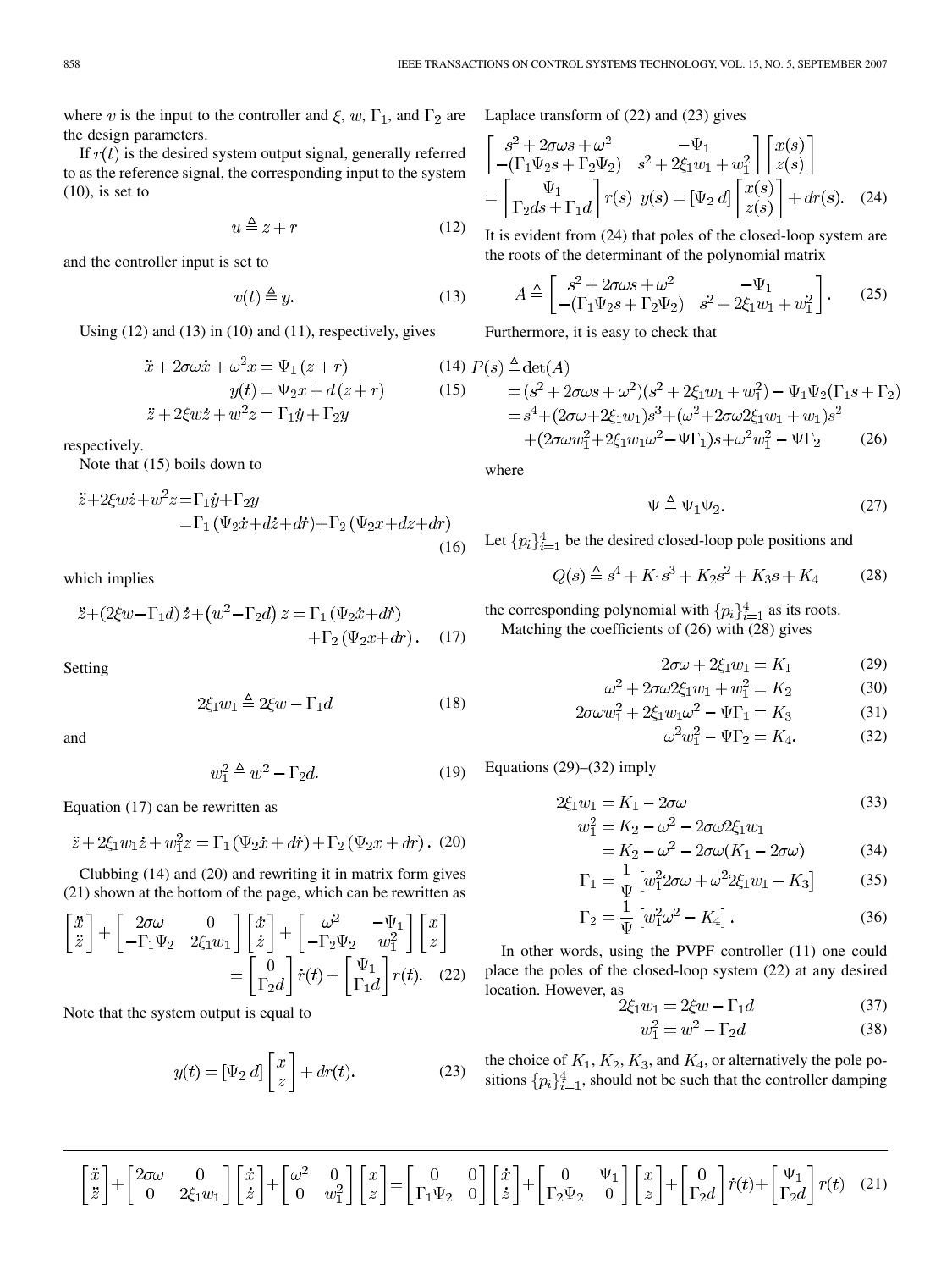$2\xi w$  and the square of the controller frequency  $w^2$  become negative. Hence, the choices should be such that

$$
2\xi w = 2\xi_1 w_1 + \Gamma_1 d > 0 \tag{39}
$$

$$
w^2 = w_1^2 + \Gamma_2 d > 0. \tag{40}
$$

Using constraints (39) and (40), controller stability can be characterized in terms of linear inequalities

$$
a_1K_1 + a_2K_2 + a_3K_3 > a_4 \tag{41}
$$

$$
b_1K_1 + b_2K_2 + b_3K_4 > b_4 \tag{42}
$$

where

$$
a_1 = \left(1 - \frac{d}{\Psi} \left( (2\sigma\omega)^2 - \omega^2 \right) \right) \tag{43}
$$

$$
a_2 = 2\sigma\omega \frac{u}{\Psi} \tag{44}
$$

$$
a_3 = -\frac{a}{\Psi} \tag{45}
$$

$$
a_4 = 2\sigma\omega - \frac{\omega}{\Psi} \left( (2\sigma\omega)^3 - 4\sigma\omega^3 \right) \tag{46}
$$

$$
b_1 = -\left(2\sigma\omega + \frac{a}{\Psi}2\sigma\omega^3\right) \tag{47}
$$

$$
b_2 = \left(1 + \frac{u}{\Psi} \omega^2\right) \tag{48}
$$

$$
b_3 = -\frac{d}{\Psi} \tag{49}
$$

$$
b_4 = \left[ \omega^2 - (2\sigma\omega)^2 + \frac{d}{\Psi} \left( \omega^4 - (2\sigma\omega)^2 \omega^2 \right) \right].
$$
 (50)

# V. NUMERICAL ILLUSTRATIONS AND EXPERIMENTS USING PVPF

In this section, a PVPF controller connecting the  $V_{x-}$  output to the input  $V_{x+}$  is constructed to damp the resonance in the transfer function  $G_{xx}^{(v)}(s)$ .

Poles of  $G_{xx}^{(v)}(s)$ , computed from (5), are

$$
p_{\pm} = -30.1 \pm i5337.3. \tag{51}
$$

Here, the desired closed-loop poles are set to

$$
P_{1+} = P_{2+} = -2030.1 \pm i5337.3
$$
  
\n
$$
P_{1-} = P_{2-} = -2030.1 \pm i5337.3.
$$
 (52)

In other words, the closed-loop poles of  $G_{xx}^{(v)}(s)$  are further pushed into the left half plane by 2000 units.

It can be checked that the polynomial coefficients  $K_1$  = ,  $K_2 = 8.1701 \times 10^7$ ,  $K_3 = 2.6479 \times 10^{11}$ , and corresponding to the desired closed-loop poles  $P_{1+}$ ,  $P_{2+}$ ,  $P_{1-}$ , and  $P_{2-}$ , (52), satisfy the inequalities (41) and (42). Solving for the controller parameters  $\Gamma_1$ ,  $\Gamma_2$ ,  $\xi$ , and  $\omega$ from (33) to (38), we obtain the PVPF controller

$$
K_{\text{PVPF}}(s) \triangleq \frac{-1915s + 2.626.10^7}{s^2 + 8582s + 4.558.10^7} \tag{53}
$$

that would render a closed-loop system having poles at  $P_{1+}$ ,  $P_{2+}$ ,  $P_{1-}$ , and  $P_{2-}$ . In Fig. 11, the FRF  $K_{\text{PVPF}}(i\omega)$  of the



Fig. 11. Bode plot of the PVPF controller  $K_{\text{PVPF}}$ .

controller is plotted. The low gain and the quick roll off of the FRF  $K_{\text{PVPF}}(i\omega)$  suggest that the control effort needed to push the real part of the poles  $p_{\pm}$  (51) to  $P_{1+}$ ,  $P_{2+}$ ,  $P_{1-}$ , and  $P_{2-}$ is not very high. Hence, the controller  $K_{\text{PVPF}}(s)$  is very easily implementable.

A dSPACE DS1103 rapid prototyping system is used for the real-time implementation of the controller. Simulink and MATLAB are used to download the controller (53) into the board. The sampling frequency of the controller board is set to 20 kHz in order to avoid aliasing.

In what follows, the effectiveness of the PVPF controller in damping the resonance of  $G_{xx}^{(v)}(s)$  will be evaluated both numerically and experimentally. Evaluating numerically refers to using the expressions obtained for  $\Gamma_1, \Gamma_2, \xi$ , and  $\omega$  in the closedloop model (24) and comparing it with the open-loop model  $G_{xx}^{(v)}(s)$  (5). While evaluating experimentally refers to applying swept sine waves to the  $x^+$  electrode of the tube and determining the FRFs of the closed-loop system and comparing them with their respective open-loop counterparts. Furthermore, the effect of the PVPF controller on the transfer functions  $G_{d-r}^{(v)}$  and  $G_{d-r}^{(v)}$ of the subsystem  $C$  is also examined.

In Fig. 12, the frequency response of the closed-loop model (24) is plotted, along with the open-loop model (5). A damping of around 30 dB at the resonance is evident from the plot. In Fig. 13, the Frequency response of the closed-loop system FRFs obtained experimentally is plotted along with the corresponding open-loop FRFs in  $G_{yy}(i\omega)$ . It is evident from Figs. 12 and 13 that in the case of  $G_{xx}^{(v)}(s)$  the damping predicted numerically is matched by the experimental results. Furthermore, experimental results suggest a significant damping of the resonance in the FRF of the cross coupling term  $G_{xy}^{(v)}(s)$ . As in the case of  $G_{xx}^{(v)}(s)$  the effect of the feedback on  $G_{xy}^{(v)}(s)$  can be mathematically characterized. However, that characterization is not presented here as it is neither important nor difficult.

In order to actuate the tube in a raster pattern, a triangular waveform with amplitude of 30 V and fundamental frequency of 40 Hz is applied to the closed-loop system. In Fig. 14,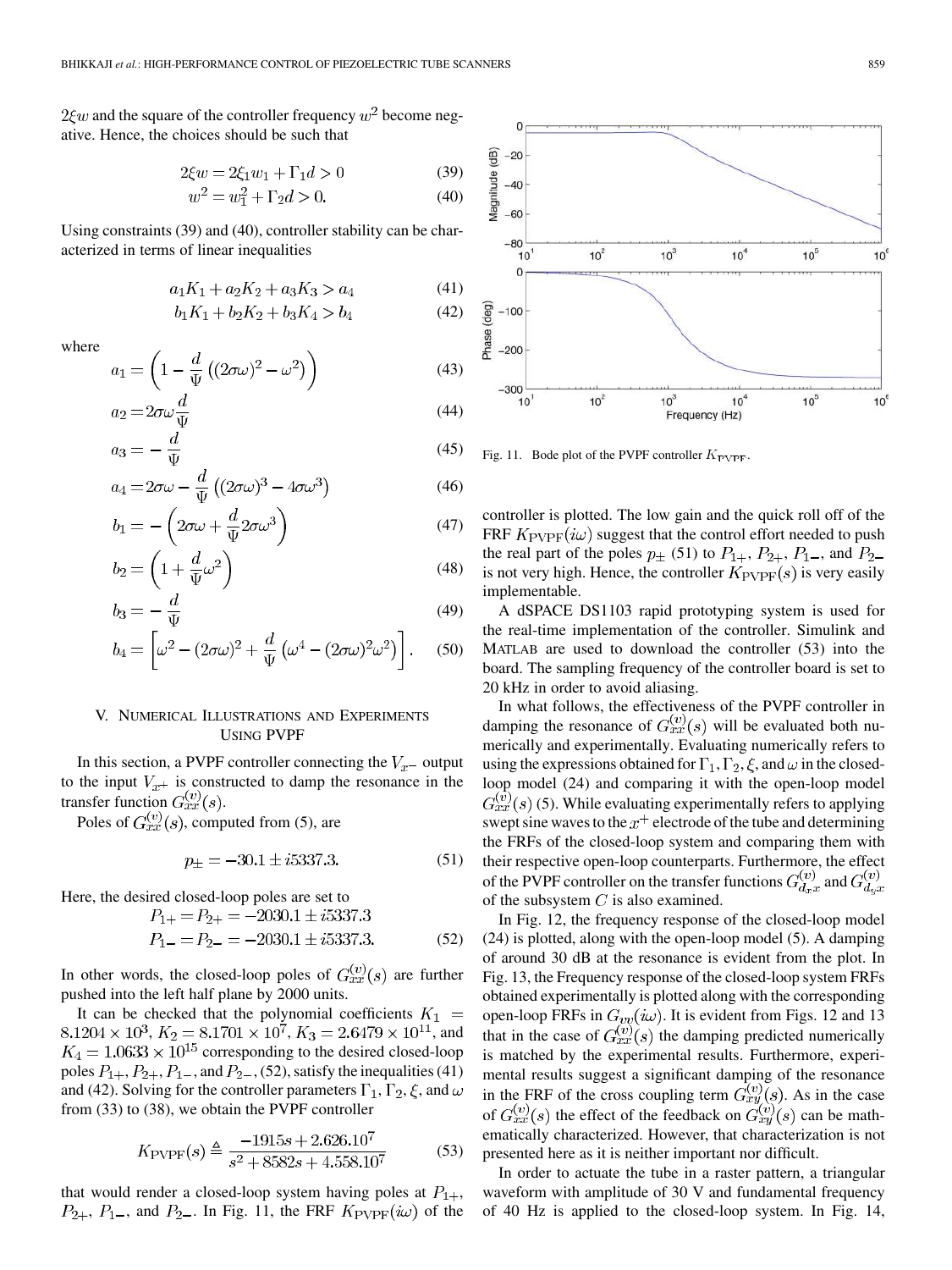

Fig. 12. Frequency response of the open-loop model (solid line) (5) along with the closed-loop model (dotted line) (24).



Fig. 13. Closed-loop response of the subsystem  $V$  (dashed dotted line) along with its open loop counterpart (solid line).

the capacitive sensor output  $d_x$  in response to the triangular waveform input is plotted. It is apparent that the periodic corrugations in open-loop capacitive sensor response are not present in the corresponding closed-loop response. Nevertheless, the closed-loop capacitive sensor response is not really a smooth triangular waveform, in particular, near the peaks of the response. In Fig. 15, the closed-loop frequency responses (FRFs) of the capacitive sensors are plotted. Note that, as in the case of the closed-loop frequency responses of the voltage subsystem, the closed-loop frequency responses of the capacitive subsystem also have their resonances damped. As a consequence, harmonics of the triangular waveform close to the resonance are not amplified. However, to obtain a smooth triangular waveform at the output, as in (7), an input

$$
r(t) \triangleq \sum_{k=1}^{\infty} \frac{a_k}{|G_{d_x x}^{v, (cl)}(i\omega_k)|} \sin(\omega_k t - \phi_k)
$$
 (54)



Fig. 14. Response recorded by the capacitive sensor  $d_x$  for a triangular waveform input with an amplitude of 30 V and a fundamental frequency 40 Hz.



Fig. 15. Closed-loop response of the subsystem  $C$  (dashed dotted line) along with its open-loop counterpart (solid line).

is designed. In (54),  $a_k$  and  $\omega_k$  are the Fourier components of the desired triangular waveform, and  $G_{d,r}^{(v,\alpha)}(i\omega)$  denotes the FRF of the transfer function  $G_{d_x x}^{(v, cl)}(s)$  fitted for the closed-loop data plotted in Fig. 15 and  $\phi_k = \arg G_{d_x x}^{v, (cl)}(i\omega_k)$ . The response  $d_x$ to such an input is shown in Fig. 16, which is a smooth triangular waveform.

Finally, to illustrate the robustness introduced into the system by the PVPF controller, as before, the system resonance frequency is perturbed by placing a nonconducting mass on the bonded aluminum cube. The same PVPF controller  $K_{\text{PVPF}}(53)$ and the filtered input  $r(t)$  (54) are used. In Fig. 17, the response  $d_x$  of the perturbed closed-loop system to the filtered input  $r(t)$ is plotted. It can be noted that the output is still a triangular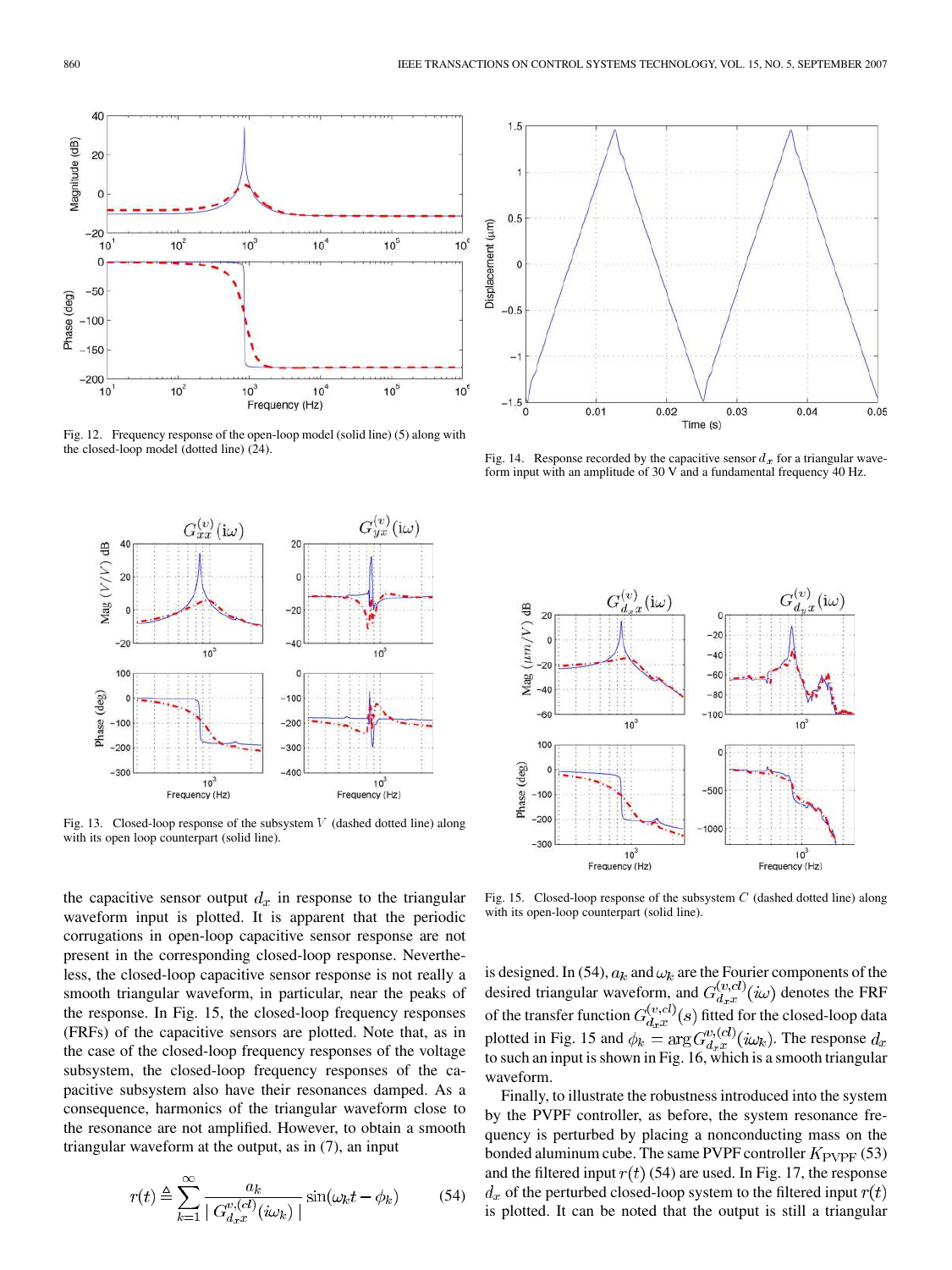

Fig. 16. Response recorded by the capacitive sensor  $d_x$  for an input of the form (54) with the triangular waveform having an amplitude of 30 V and a fundamental frequency of 40 Hz.



Fig. 17. Response recorded by the capacitive sensor  $d_x$  for an input of the form (54) with the triangular waveform having an amplitude of 30 V and a fundamental frequency of 40 Hz when the system resonance is perturbed.

waveform similar to the one in Fig. 16. Thus confirming the robustness introduced into the system by the PVPF controller.

#### VI. DEALING WITH HYSTERESIS

So far in this paper, hysteresis has not been encountered. No hysteresis is visible in Figs. 16 and 17. It is well known that piezoelectric tubes and actuators display significant hysteresis [23], [26]–[30] when excited with high amplitude voltage signals. In the current context, hysteresis becomes evident when the input amplitude is increased from 30 to 32 V. The most common way to illustrate the presence of hysteresis is to plot input versus output directly (see [19], [23], [28], and [29]). In Fig. 18, the capacitive sensor response  $d_x$ , in closed loop, to a sine wave input with amplitude 32 V and frequency 40 Hz is plotted. It is clear from Fig. 18 that the output  $d_x$  recorded is not a pure sine wave, as the I/O plot is nonlinear. Since the capacitive sensor response



Fig. 18. Response recorded by the capacitive sensor  $d_x$  to a sine wave input with amplitude 32 V and frequency 40 Hz.



Fig. 19. Response recorded by the capacitive sensor  $C_x$  to a sine wave input with amplitude 4.4  $\mu$ C and frequency 40 Hz.

was recorded in the closed loop it is also clear that feedback control alone is not sufficient to suppress hysteresis.

As mentioned earlier, it has been known since the late 1980s that driving piezoelectric transducers with current or charge rather than voltage significantly reduces hysteresis. In Fig. 19, the response recorded by the capacitive sensor  $d_x$ , in closed loop, to a sine wave input with amplitude 4.4  $\mu$ C and frequency 40 Hz is plotted. Note that the amplitude of the capacitive sensor response is similar to that obtained for the voltage case, and more importantly, the hysteresis observed in Fig. 18 is more or less absent in this case. In spite of the benefits, charge actuation has not been generally accepted due to the practical problems of voltage drift and poor low-frequency response [23], [25] of the charge sources, problems that are seldom encountered in voltage amplifiers. In the following subsections, details on the design of the charge amplifier and its effect on the dynamics of the tube are presented. The information presented in these subsections can also be found in [28] in more detail.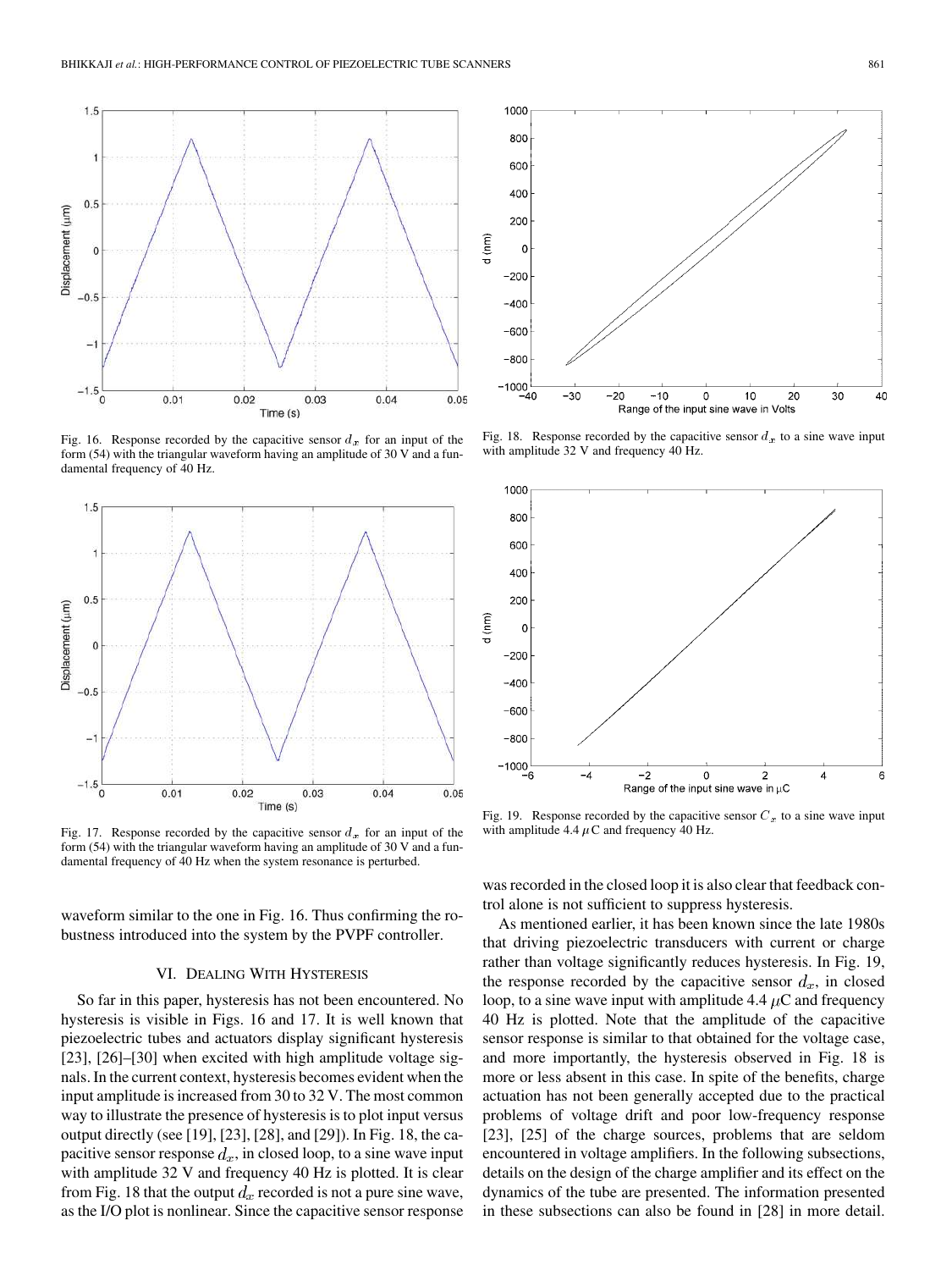

Fig. 20. DC accurate charge source for grounded capacitive loads.

Nevertheless, for the sake of completion and also to maintain the continuity of the paper, for the benefit of the reader, we present some of these details.

## *A. Linearization By Charge Drive*

Although the circuit topology of a charge or current amplifier is much the same as a simple voltage amplifier, the uncontrolled nature of the output voltage typically results in the load capacitor being charged up. Saturation and distortion occur when the output voltage, referred to as the compliance voltage, reaches the power supply rails.

A solution for the problem of voltage drift was first presented in [31]. An auxiliary voltage feedback loop was included to correct low-frequency behavior and allow for constant charge offsets. The circuit implementation required the design of separate voltage and charge feedback controllers. A simplified design relying on the intrinsic voltage control offered by the parasitic resistances was later presented in [32]. A later extension allowing for grounded loads was presented in [33]. As piezoelectric tubes have multiple external electrodes and a common (often grounded) internal electrode, the requirement for a grounded-load is a necessity.

The simplified schematic of a dc-accurate grounded-load charge amplifier is shown in Fig. 20. The piezoelectric transducer, shaded in gray, is grounded, while the charge sensing capacitor  $C_s$ , is floating. The amplifier works to equate the voltage measured across the sensing impedance to the reference voltage  $v_{\text{ref}}$ .

By setting 
$$
C_L R_L = C_s R_s
$$
, i.e.,

$$
\frac{R_L}{R_s} = \frac{C_s}{C_L} \tag{55}
$$

it can be shown that the amplifier has a constant gain  $C_s C/V$ over all frequencies, including dc [33]. The voltage amplifier formed by the two resistances  $R_L$  and  $R_s$  effectively synthesizes the operation of an ideal charge amplifier at low frequencies. At frequencies above  $f_c = 1/R_L C_L$  Hz, the amplifier is charge dominant and voltage dominant below [33].

Similar to a typical voltage amplifier, the amplifier offers little or no hysteresis reduction over the frequency range of voltage dominance.

# *B. Relationship Between Voltage and Charge Actuation*

In the previous sections, modeling of a piezoelectric tube scanner was performed using data obtained from a voltage driven system. Due to the benefits in reducing hysteresis, only charge actuation will be considered in the proceeding sections. At this point, it is informative to consider the relationship between the two actuation mechanisms: voltage and charge.

Consider the electrically equivalent model of a voltage and charge driven piezoelectric tube shown in Fig. 21. Each electrode acts as a piezoelectric transducer, represented by a strain dependent voltage source  $v_p$  and a series capacitor  $C_p$ . The polarization vector is assumed to be oriented radially outward. In this case, a positive voltage or charge results in a positive deflection. Previously, we have been interested in the transfer functions from an applied voltage  $v$  to the resulting piezoelectric voltage  $v_p$  and tip translation d, that is

$$
G_{vv}(s) = \frac{v_p(s)}{v(s)} \qquad G_{dv}(s) = \frac{d(s)}{v(s)}.
$$
 (56)

The transfer functions  $G_{vv}(s)$  and  $G_{dv}(s)$  can be derived analytically or experimentally as performed in Section II.

In the case of charge actuation [see Fig.  $21(b)$ ], equivalent transfer functions can be derived. Kirchoff's voltage law for the loop is

$$
\frac{-q}{C_p} + v_p + v_q = 0.\t\t(57)
$$

Substituting  $v_p = G_{vv}v_q$  and simplifying yields the relationship between  $G_{vv}$  and the charge driven equivalent  $G_{vq}$ 

$$
G_{vq}(s) = \frac{v_p(s)}{q(s)} = \frac{1}{C_p} \frac{G_{vv}(s)}{1 + G_{vv}(s)}.
$$
 (58)

The displacement transfer function can be derived in a similar fashion

$$
G_{dq}(s) = \frac{d(s)}{q(s)} = \frac{1}{C_p} \frac{G_{dv}(s)}{1 + G_{vv}(s)}.
$$
 (59)

Off resonance, where  $G_{vv}(s) \ll 1$ 

$$
G_{vq}(s) \approx \frac{G_{vv}(s)}{C_p} \qquad G_{dq}(s) \approx \frac{G_{dv}(s)}{C_p}.
$$
 (60)

Thus, the relationship between charge and voltage actuation is revealed. Off resonance, the two driving mechanisms are related approximately by a constant. Due to the unity feedback of  $G_{vv}$ in  $G_{vq}$ , the tube appears slightly "stiffer" with slightly higher resonance frequencies. This effect is due physically to the high AC impedance of a charge source.

## *C. System Identification: Charge*

In this subsection, the dynamics of the piezoelectric tube are identified using charge signals. In other words, using the experimental setup described in Section II, the FRFs

$$
G_{\nu q}(i\omega) \triangleq \begin{bmatrix} G_{xx}^{(q)}(i\omega) & G_{xy}^{(q)}(i\omega) \\ G_{yx}^{(q)}(i\omega) & G_{yy}^{(q)}(i\omega) \end{bmatrix}
$$
(61)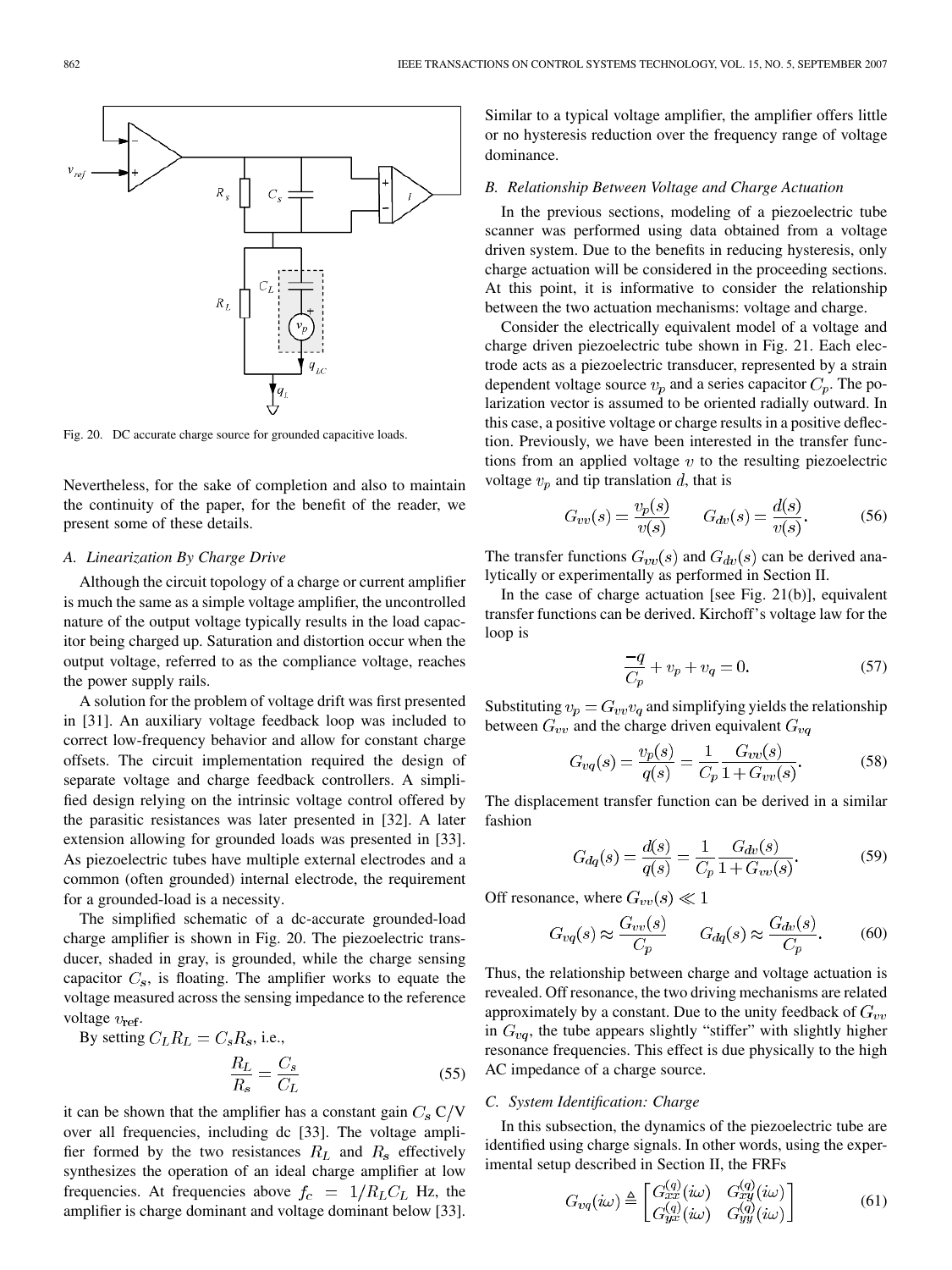

Fig. 21. (a) Voltage and (b) charge driven piezoelectric tube.



Fig. 22. Magnitude plots of the data (solid line) along with their corresponding parametric models (dashed dotted line).

$$
G_{dq}(i\omega) \triangleq \begin{bmatrix} G_{d_x x}^{(q)}(i\omega) & G_{d_y y}^{(q)}(i\omega) \\ G_{d_x y}^{(q)}(i\omega) & G_{d_y y}^{(q)}(i\omega) \end{bmatrix}
$$
(62)

are identified. Here, both the subscript and the superscript are used to denote the fact that inputs are charge signals as opposed to voltage signals  $|V_{x+}, V_{y+}|$  used in Section II.

The FRFs  $G_{vq}(i\omega)$  and  $G_{dq}(i\omega)$  are determined by applying swept sine waves of charge signals into the electrodes  $x^{+}$  and  $y^+$ , and recording the corresponding voltage outputs at  $x^$ and  $y^-$  and the capacitive sensor outputs  $d_x$  and  $d_y$  using the same HP 35670A dual channel Spectrum Analyzer. In Fig. 22, the magnitude of the FRFs  $G_{xx}^{(q)}(i\omega)$ ,  $G_{yy}^{(q)}(i\omega)$ ,  $G_{xy}^{(q)}(i\omega)$ , and , are plotted. Similarly, in Fig. 23, the magnitude of the FRFs  $G_{d,r}^{(q)}(i\omega)$ ,  $G_{d,r}^{(q)}(i\omega)$ ,  $G_{d,q}^{(q)}(i\omega)$ , and  $G_{d,q}^{(q)}(i\omega)$  are plotted.

As in the case of FRFs in Section II, it can be noted from the plots that  $\begin{array}{cc} | & G_{xx}^{(q)}(i\omega) & |\approx| & G_{yy}^{(q)}(i\omega) & | \text{and} \end{array}$ , but the magnitudes of the cross coupling terms differ from one another. As expected the cross coupling terms  $G_{d,r}^{(q)}(i\omega)$  and  $G_{d,r}^{(q)}(i\omega)$  in the subsystem are negligible in magnitude, except at the frequencies around



Fig. 23. Magnitude plots of the data (solid line) along with their corresponding parametric models (dashed dotted line).

**TABLE II**<br>PARAMETER VALUES OF THE FRFS  $G_{d,n}^{(q)}(s)$  and  $G_{d,n}^{(q)}(s)$ 

| $k_1$           | $4.8753e + 006$       |
|-----------------|-----------------------|
| $2\sigma\omega$ | 78.9826               |
| (1, 1)          | $2.9426e + 007$       |
| $d_1$           | $-7.8 \times 10^{-2}$ |
| c <sub>1</sub>  | 0.0015                |
| C <sub>2</sub>  | 0.1185                |
|                 | $5.874 \times 10^{5}$ |

the resonance, when compared with the direct terms  $G_{d-x}^{(q)}(i\omega)$ and  $G_{d_uy}^{(q)}(i\omega)$  (see Fig. 23).

# *D. Modeling*

Second-order models are fit to the data. The following models were found to be good fits:

$$
G_{xx}^{(q)}(s) = (q)_{yy}(s) = \frac{k_1}{s^2 + 2\sigma\omega s + \omega^2} + d_1 \qquad (63)
$$

$$
G_{d_x x}^{(q)}(s) = G_{d_y y}^{(q)}(s) = \frac{c_1 s^2 + c_2 s + c_3}{s^2 + 2\sigma \omega s + \omega^2}.
$$
 (64)

The model parameters are as tabulated in Table II. It can be seen from Figs. 22 and 23 that the parametric models (63) and (64) fit their respective data reasonably well.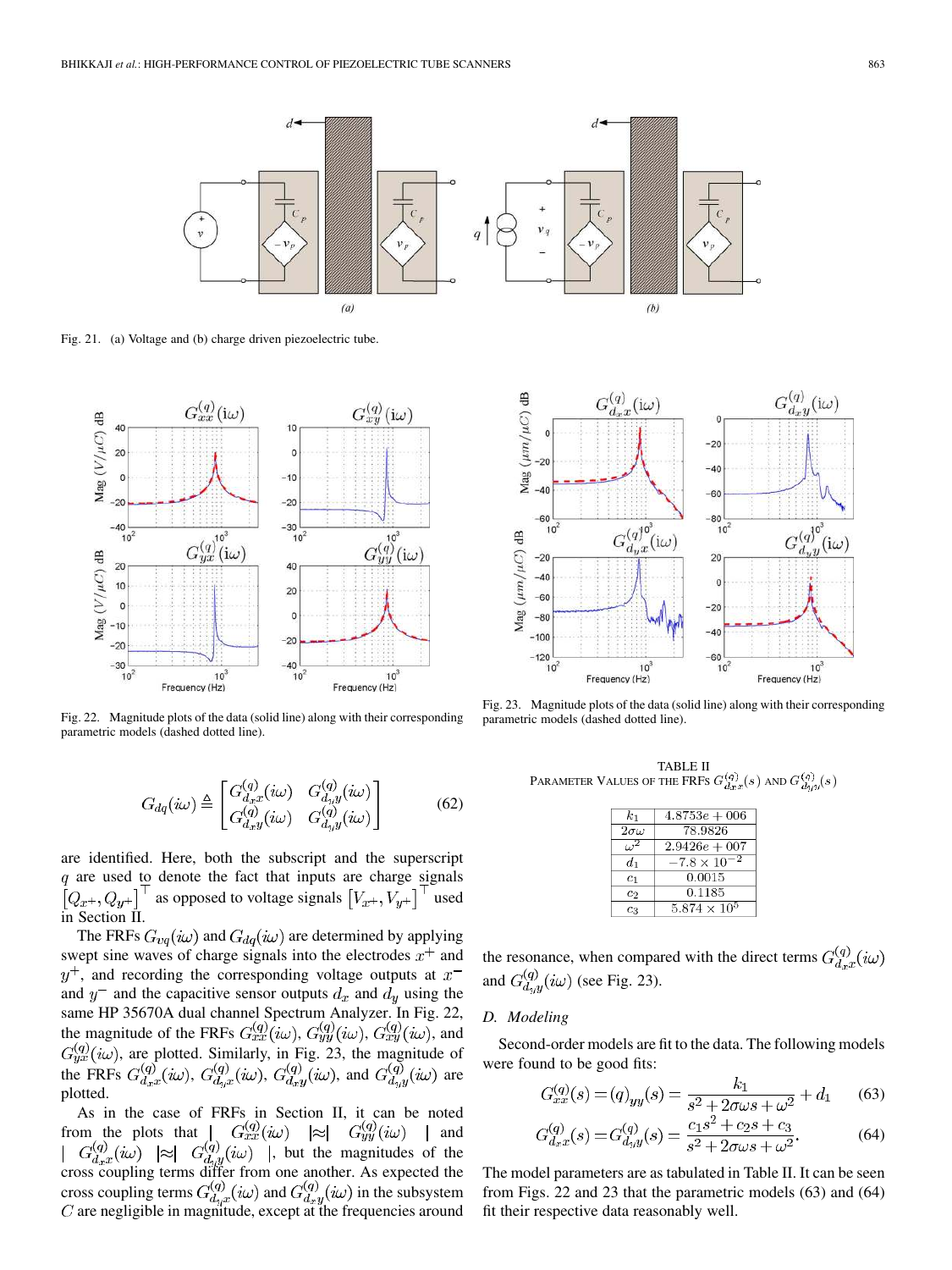

Fig. 24. Bode plot of the PVPF controller  $K_{\text{OPVPF}}$ .

# *E. PVPF Control: Charge*

In this subsection, a PVPF controller is constructed to damp the resonance in the transfer function  $G_{xx}^{(q)}(s)$ . Note that the poles of  $G_{xx}^{(q)}(s)$ , computed from (63) are

$$
p_{\pm} = -39.5 \pm i5424.4. \tag{65}
$$

As in Section V, it is desired to push the closed-loop poles of  $G_{xx}^{(q)}(s)$  further into left half plane by 2000 units. In other words, the desired closed-loop poles are

$$
P_{1+} = P_{2+} = -2039.5 \pm i5424.4
$$
  
\n
$$
P_{1-} = P_{2-} = -2039.5 \pm i5424.4.
$$
 (66)

It can be checked that the polynomial coefficients  $K_1$  =  $8.158 \times 10^3$ ,  $K_2 = 8.381 \times 10^7$ ,  $K_3 = 2.74 \times 10^{11}$ , and  $K_4 = 1.128 \times 10^{15}$  corresponding to the desired closed-loop poles  $P_{1+}$ ,  $P_{2+}$ ,  $P_{1-}$ , and  $P_{2-}$  (66), satisfy the inequalities (41) and (42). Solving for the controller parameters  $\Gamma_1$ ,  $\Gamma_2$ ,  $\xi$ , and  $\omega$ from (33)–(38), the PVPF controller

$$
K_{\text{QPVPF}}(s) \triangleq \frac{-6564s + 9.302.10^7}{s^2 + 8591s + 4.649.10^7} \tag{67}
$$

that would render a closed-loop system having poles at  $P_{1+}$ ,  $P_{2+}$ ,  $P_{1-}$ , and  $P_{2-}$  is obtained. In Fig. 24, the FRF  $K_{\text{QPVPF}}(i\omega)$  is plotted. It is worth noting that the controller  $K_{\text{QPVPF}}(i\omega)$  is rather similar to the controller  $K_{\text{PVPF}}(i\omega)$ plotted in Fig. 11.

In the remainder of this subsection, the effectiveness of the controller  $K_{\text{QPVPF}}(i\omega)$  in damping the resonant peaks of the FRFs  $G_{xx}^{(q)}(s)$ ,  $G_{yy}^{(q)}(s)$ ,  $G_{d-r}^{(q)}$ , and  $G_{d-r}^{(q)}$  will be examined both numerically and experimentally. In Fig. 25, the frequency response of the closed-loop model is plotted, along with the openloop model (56). A damping of around 30 dB at the resonance is evident from the plot. In Fig. 26, the frequency response of the closed-loop system FRFs obtained experimentally is plotted along with the corresponding experimentally determined open-



Fig. 25. Frequency response of the closed-loop model (dotted line) along with the open-loop model (solid line) (63).



Fig. 26. Closed-loop response of the subsystem  $V$  (dashed dotted line) along with its open-loop counterpart (solid line).

loop FRFs in  $G_{vq}(i\omega)$ . It is evident from Figs. 25 and 26 that in the case of  $G_{xx}^{(q)}(s)$  the damping predicted numerically is matched by the experimental results presented. Furthermore, as observed in Section V, experimental results suggest a massive damping of the resonance in the cross coupling term  $G_{xy}^{(q)}(s)$ . In Fig. 27, the frequency response of the closed-loop system FRFs obtained experimentally is plotted along with the respective open-loop FRFs in  $G_{dq}(i\omega)$ . As in the case of voltage subsystem, a good damping of the capacitive sensor responses can also be observed.

As done in Section V, an input of the form

$$
r(t) \triangleq \sum_{k=1}^{\infty} \frac{a_k}{\left| G_{d_{xx}}^{(q,cl)}(i\omega_k) \right|} \sin(\omega_k t - \phi_k)
$$
(68)

is designed. In (68),  $a_k$  and  $\omega_k$  are the Fourier components of the desired triangular waveform and  $G_{d_x x}^{(q, cl)}(i\omega)$  denotes the FRF of the transfer function  $G_{d_x x}^{(q, cl)}(s)$  fitted for the closed-loop data plotted in Fig. 27 and  $\phi_k = \angle G_{d_x x}^{(q, cl)}(i\omega_k)$ . The response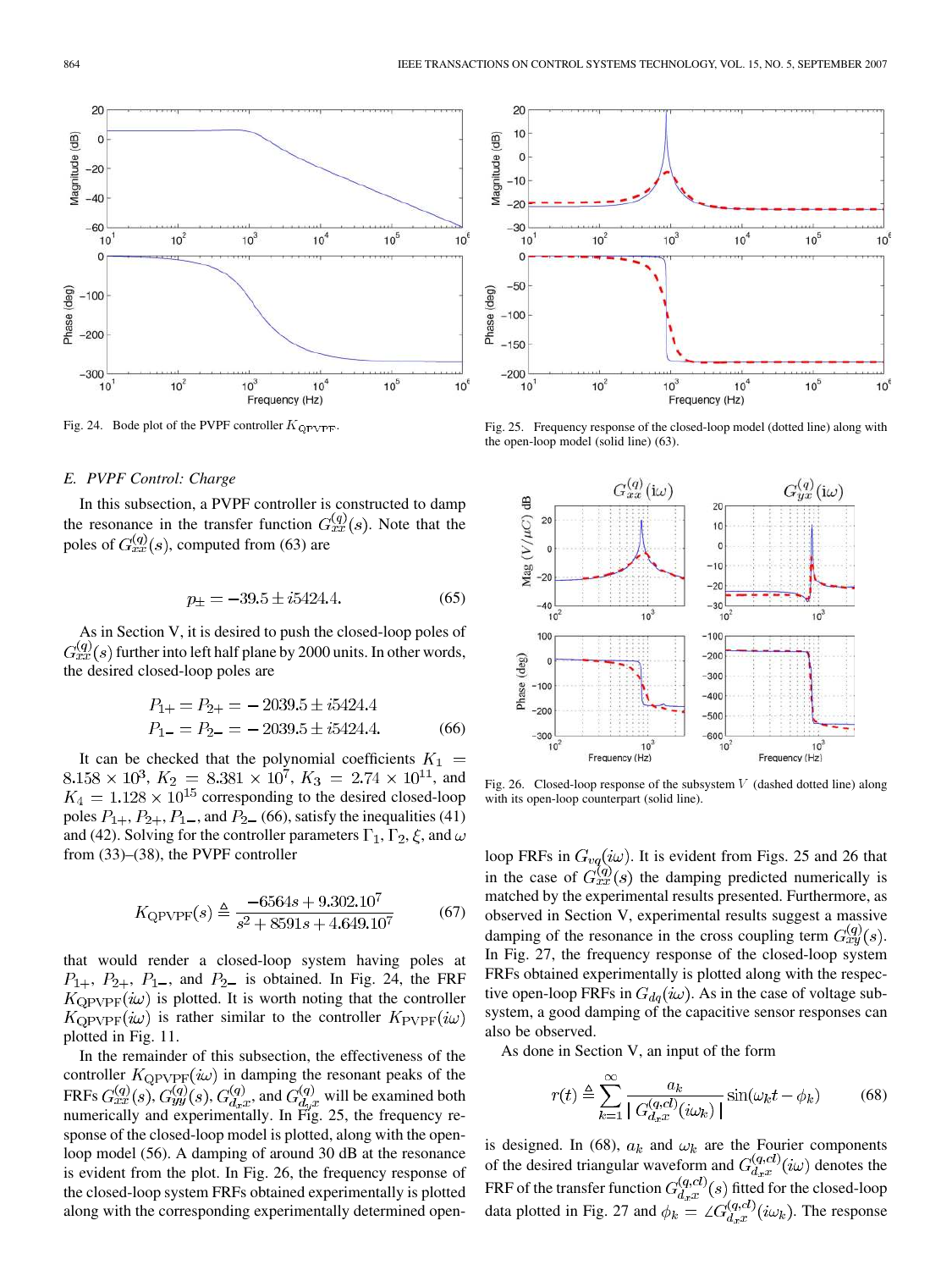

Fig. 27. Closed-loop response of the subsystem  $C$  (dashed dotted line) along with its open-loop counterpart (solid line).



Fig. 28. Response recorded by the capacitive sensor  $d_x$ , for an input  $r(t)$  of the form (68) with  $f_d(t)$  being a triangular waveform with amplitude 5.5  $\mu$ C and fundamental frequency 40 Hz.

recorded by the capacitive sensor  $d_x$  to such an input  $r(t)$  is plotted in Fig. 28.

# VII. CONCLUSION

In this paper, a piezoelectric tube scanner of the type typically used in STMs and AFMs is considered. The aim of this paper is to actuate the piezoelectric tube scanner in a raster pattern. Actuation of this tube is hampered by the presence of a low frequency resonance mode and hysteresis. The effect of hysteresis is significant only when actuating the piezoelectric tube at high amplitudes. At low amplitude actuations, only the effect of the resonant mode needs to be compensated.

In the case of low amplitude actuations, the piezoelectric tube is modeled as a linear system, and the lightly damped resonant mode hampering the actuation of the tube is identified. The concept of PVPF control is introduced, and a design procedure to damp the resonant mode using a PVPF controller is presented. It is observed that using a PVPF controller, a 30-dB damping of the resonant mode can be achieved without much control effort. Inputs are shaped based on the closed-loop system to accurately actuate the piezoelectric tube in a raster pattern. It is also noted that the PVPF controller is robust to perturbations in the system parameters.

In the case of high amplitude actuations, where the hysteresis is prominent, the piezoelectric tube is actuated using a "homemade" charge amplifier. It is has been known for quite some time that actuation of piezoelectric materials using charge sources reduces hysteresis significantly (see [25] and [29]). However, traditionally, voltage amplifiers have been used to actuate piezoelectric materials as they are readily available. The use of a charge amplifier for actuation of piezoelectric tubes significantly reduces hysteresis and allows for modeling of the tube as a linear system. As in the low amplitude case, where voltage amplifiers were used, a PVPF controller is designed for the piezoelectric tube. Here too, a 30-dB damping of the resonant mode is achieved without much control effort. Inputs are then shaped based on the closed-loop system to accurately actuate the piezoelectric tube in a high amplitude raster pattern.

#### **REFERENCES**

- [1] B. Bhushan, Ed., Springer Handbook of Nanotechnology. Heidelberg, Germany, Springer-Verlag, 2004.
- [2] A. Daniele, S. Salapaka, M. V. Salapaka, and M. Daleh, "Piezoelectric tubes for atomic force microscopes: Design of lateral sensors, identification and control," in *Proc. Amer. Control Conf.*, 1999, pp. 253–257.
- [3] G. Schitter and A. Stemmer, "Identification and open-loop tracking control of a piezoelectric tube scanner for high-speed scanning probe microscopy," *IEEE Trans. Control Syst. Technol.*, vol. 12, no. 3, pp. 449–454, May 2004.
- [4] N. Tamer and M. Daleh, "Feedback control of piezoelectric tube scanners," in *Proc. 33rd Conf. Dec. Control*, 1994, pp. 1826–1831.
- [5] O. M. El Rifai and K. Youcef-Toumi, "Coupling of piezoelectric tube scanning in scanning probe microscopes," in *Proc. Amer. Control Conf.*, 2001, pp. 3251–3255.
- [6] S. Salapaka and A. Sebastian, "Control of nanopositioning device," in *Proc. 42nd IEEE Conf. Dec. Control*, 2003, pp. 2644–2648.
- [7] T. Ohara and K. Youcef-Toumi, "Dynamics and control of piezo tube actuators for subnanometer precision applications," in *Proc. Amer. Control Conf.*, 1995, pp. 3808–3812.
- [8] M. E. Taylor, "Dynamics of piezoelectric tube scanners for scanning probe microscopy," *Rev. Sci. Instrum.*, vol. 64, no. 1, pp. 154–158, 1993.
- [9] K. K. Leang and S. Devasia, "Hysteresis, creep and vibration compensation for piezoactuators: Feedback and feedforward control," in *Proc. 2nd IFAC Conf. Mechatron. Syst.*, 2002, pp. 283–289.
- [10] K. K. Leang and S. Devasia, "Iterative feedforward compensation of hysteresis in piezo positioners," in *Proc. IEEE 42nd Conf. Dec. Control*, 2003, pp. 2626–2631.
- [11] J. L. Fanson and T. K. Caughey, "Positive position feedback control for large space structures," *AIAA J.*, vol. 28, no. 4, pp. 717–724, 1990.
- [12] T. K. Caughey and C. J. Goh, "Analysis and control of quasi distributed parameter systems," California Inst. Technol., Pasadena, CA, Tech. Rep. DYNL-82-3, 1982.
- [13] C. Choi and K. Park, "Self-sensing magnetic levitation using LC resonant circuit," *Sens. Actuators*, vol. 72, pp. 169–177, 1999.
- [14] G. Song and B. N. Agrawal, "Vibration suppression of flexible spacecraft during attitude control," *Acta Astronautica*, vol. 49, no. 2, pp. 73–83, 2001.
- [15] G. Song, S. Schmidt, and B. N. Agrawal, "Experimental study of vibration suppression of flexible spacecraft using modular control patch," in *Proc. IEEE Aerosp. Conf.*, 1998, pp. 189–201.
- [16] J. J. Dosch, D. J. Leo, and D. J. Inman, "Comparison of vibration control schemes for a smart antenna," in *Proc. 31st Conf. Dec. Control*, 1992, pp. 1815–1820.
- [17] M. Ratnam, B. Bhikkaji, A. J. Fleming, and S. O. R. Moheimani, "PPF control of a piezoelectric tube scanner," in *Proc. 44th IEEE Conf. Dec. Control Eur. Control Conf. (ECC)*, 2005, pp. 1168–1173.